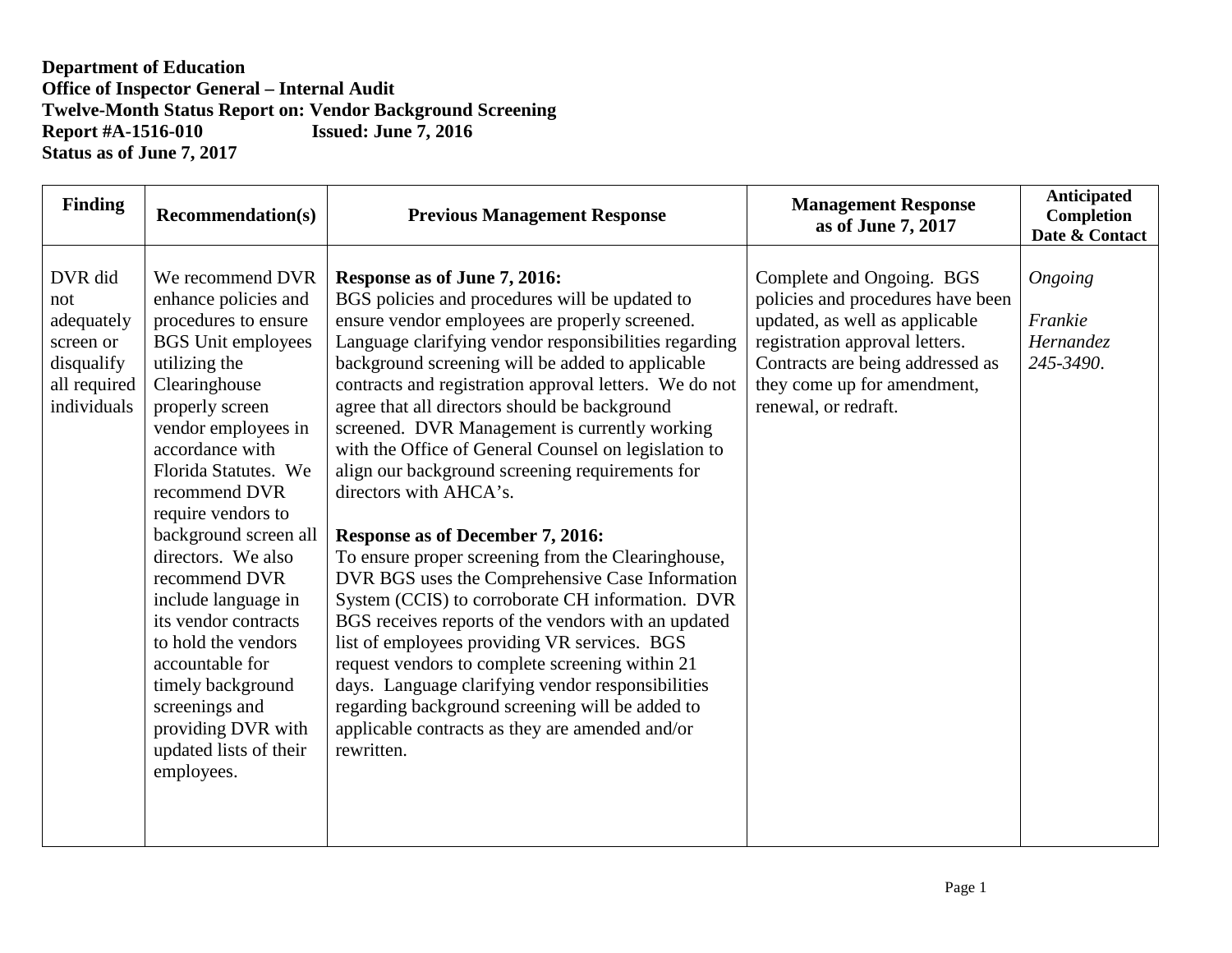## **Department of Education Office of Inspector General – Internal Audit Twelve-Month Status Report on: Vendor Background Screening<br>Report #A-1516-010 Issued: June 7, 2016 Report #A-1516-010 Status as of June 7, 2017**

| <b>Finding</b>                                                                                  | <b>Recommendation(s)</b>                                                                                                                                             | <b>Previous Management Response</b>                                                                                                                                                                                                                                                                                                                  | <b>Management Response</b><br>as of June 7, 2017                                                                                                             | Anticipated<br><b>Completion</b><br>Date & Contact          |
|-------------------------------------------------------------------------------------------------|----------------------------------------------------------------------------------------------------------------------------------------------------------------------|------------------------------------------------------------------------------------------------------------------------------------------------------------------------------------------------------------------------------------------------------------------------------------------------------------------------------------------------------|--------------------------------------------------------------------------------------------------------------------------------------------------------------|-------------------------------------------------------------|
| The IL<br>Program<br>did not<br>screen all<br>required<br>individuals<br>or ensure              | We recommend DVR<br>require vendors to<br>background screen<br>interpreters. We also<br>recommend DVR<br>include language in<br>its vendor contracts                 | Response as of June 7, 2016:<br>Language addressing CIL responsibilities for<br>initiating screenings and maintaining employee<br>rosters will be included the next time the contracts<br>are amended or rewritten. CIL and BGS staff will<br>work collaboratively to ensure background screening<br>processes are consistent, which may include     | Complete and in progress<br>CIL contracts are being rewritten<br>now and will be in place no later<br>than October 1, 2017.<br>CIL screenings continue to be | October 1,<br>2017<br>Cathy<br><b>McEachron</b><br>245-3274 |
| vendor<br>employee<br>screenings<br>occurred in<br>a timely<br>manner,<br>allowing<br>employees | to hold the CILs<br>accountable for<br>timely initiating the<br>background screening<br>process and providing<br>DVR with updated<br>lists of their<br>employees. We | transferring responsibility for CIL screenings to the<br>VReg BGS unit. We do not agree that interpreters<br>should be background screened. DVR Management<br>is currently working with the Office of General<br>Counsel on legislation to clarify our original intent<br>that interpreters are not subject to background<br>screening requirements. | completed by the VReg BGS<br>Unit.                                                                                                                           |                                                             |
| to have<br>contact<br>with DVR<br>clients<br>before<br>being                                    | further recommend<br><b>DVR</b> transfer<br>responsibility for CIL<br>background<br>screenings to the<br>BGS unit in order to                                        | <b>Response as of December 7, 2016:</b><br>CIL contracts are being rewritten now and will be in<br>place July 1, 2017. CIL screenings are now being<br>completed by the VR BGS Unit. We continue to<br>work with the Office of General Counsel to clarify<br>background screening requirements.                                                      |                                                                                                                                                              |                                                             |
| cleared.                                                                                        | ensure a more<br>consistent<br>background screening<br>process or develop<br>policies and<br>procedures specific to                                                  |                                                                                                                                                                                                                                                                                                                                                      |                                                                                                                                                              |                                                             |